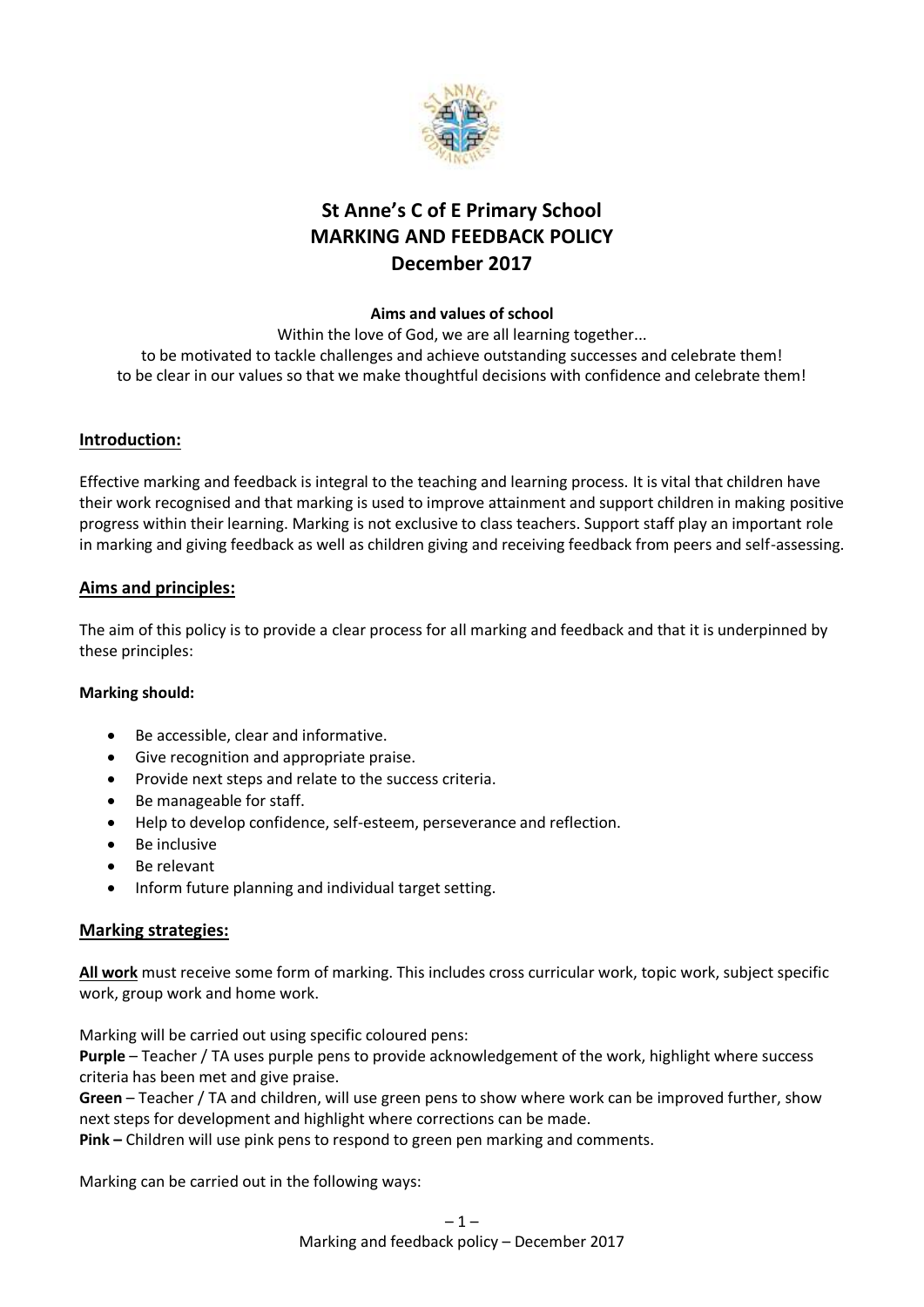## **Intervention 'in lesson' marking:**

During the course of a lesson a teacher or TA may use intervention marking to prompt deeper thinking or to address misconceptions. This type of marking and feedback can often be done verbally and can occur during group work with an adult, 1:1 discussions about the child's work during the lesson, midway through a lesson to help refocus the work or during mini plenaries. Teachers and TA's should indicate this in a child's book using the purple pen and can incorporate the **VF** symbol that indicates verbal feedback.

#### **Light marking:**

**All work** should be subject to the minimum of a 'light marking' process. This marking is made using the purple pen and by the use of ticks to acknowledge and a short comment about the child's work. Spellings should be highlighted and children asked to respond in line with the 'Responding to spelling' element of this policy. Home work will be 'light marked' each week.

If the teacher is concerned that the child has considerable difficulty with this task and wishes to speak to them about the work, this will be signalled by the use of the green pen and a simple symbol to prompt the child.

## **Developmental marking (often referred to as 'deep marking'):**

A minimum of one piece of literacy and one piece of numeracy work should be 'deep marked' each week (year 1 – 6). All topic work and cross curricular work will be 'deep marked'.

Developmental deep marking should take place as soon as possible after the learning has taken place. The teacher should select the piece of work that will be subject to the deep marking in advance and children should be made aware of this. Consideration of the impact of this marking on the child's learning should be given to ensure that it provides adequate 'next steps' learning.

The marking will be completed by the class teacher using the purple and green pens. It will incorporate the following:

- Clear indication of where the success criteria has been met. (purple ticks)
- Comments on particular areas where children have been successful. (purple ticks and comments)
- Highlighted spellings that need correcting (green pen in line with Responding to Spelling section)
- Progression / next step / challenge comment. (green pen See 'Providing challenge')

It is vital that all Developmental Deep marking is responded to by the child using the pink pen. This skill is developed slowly within year 1 and builds throughout the school in each year. Details of this are within the 'Providing Challenge' section of this policy.

#### **Self-evaluation and peer assessment:**

From the summer term of year 1 onwards, children should be encouraged to express a simple self-evaluation following the completion of a piece of work. This is carried out using a simple pink pen 'smiley face' system as follows:



- I am confident about this task and want to move on.
- I am almost there but would like more practice.
- I don't understand and would like more help.

Within upper Key Stage 2, children are asked to expand their self-assessment by acknowledging if they have completed the different elements of the success criteria. This is indicated with a pink tick against each criteria met.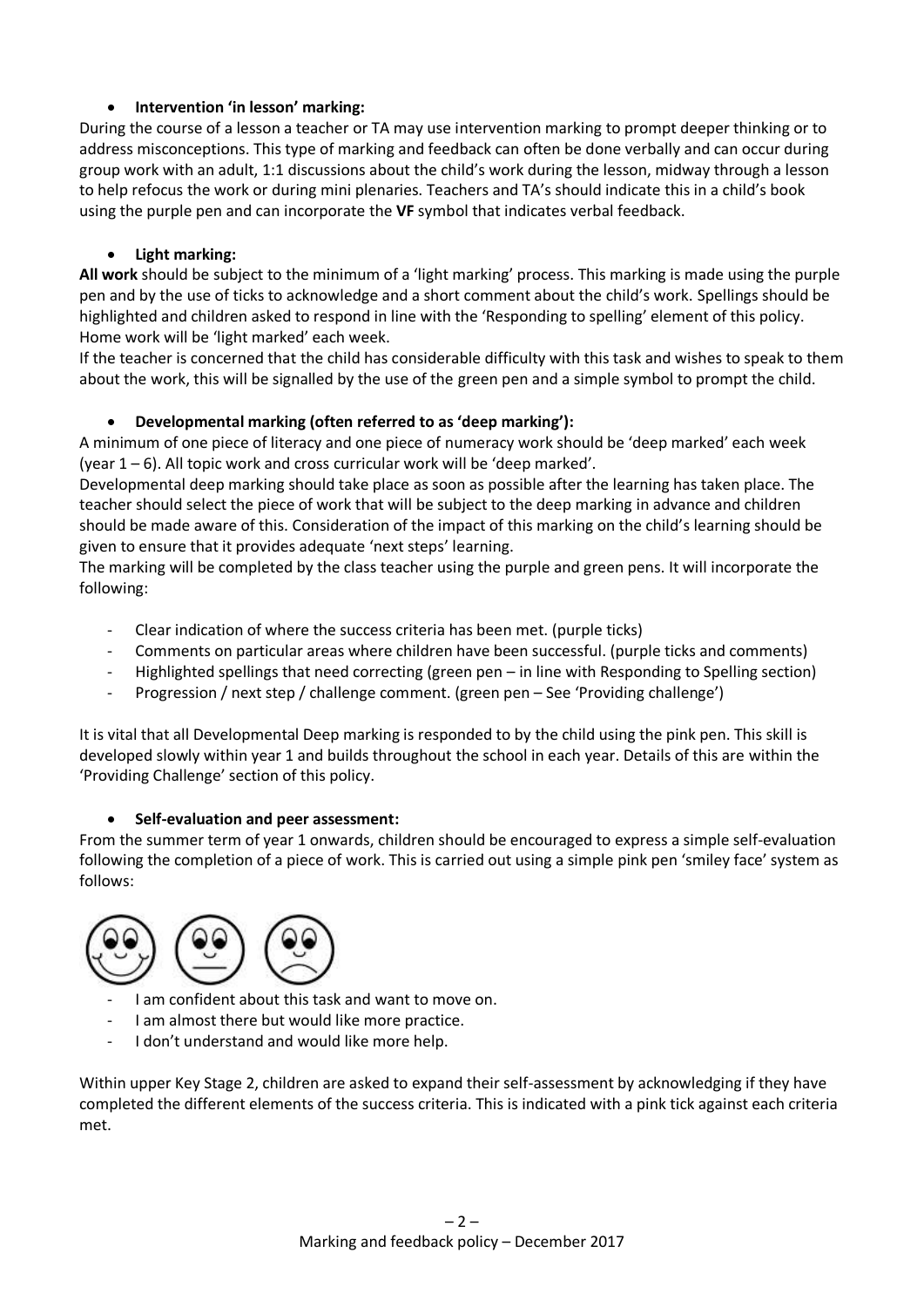Where peer assessment has been appropriately introduced, children will identify one positive aspect of their partners work and one area for challenge. This will be communicated using green pen and the name of the child giving feedback indicated.

### **Responding to Spelling:**

Spelling is an essential skill that enables children to communicate understanding across all curriculum areas. St Anne's provides specific teaching of spelling across the school but it is important that this work transfers into writing.

It is recognised that children's knowledge and development of spelling will build throughout their time at school. Incorrect spellings that are focused upon in each year group, are in line with the year group expectations of the National Curriculum. Responses to children's spelling in written work will follow a staged approach:

**Year 1** – Incorrect spellings are highlighted in green. At the end of a piece of work, teachers will provide the correct spelling in green pen and children are asked to copy it 3 times in pink pen. A highlighter may be used for children to write over the top of, depending on their letter formation development stage. No more than 3 different spellings will be selected.

**Year 2 and Year 3 –** Incorrect spellings are underlined in green pen. Teacher writes the correct spelling at the end of the piece of work and children are asked to copy the word 3 times. No more than 3 different spellings will be selected.

**Year 4 and year 5 –** Incorrect spellings are underlined. Children are asked to find the correct spelling from a dictionary or word bank and copy the corrected spelling 3 times. No more than 4 different spellings will be selected.

**Year 6 –** Underlining of incorrect spellings starts to be phased out in preparation of children self-identifying and correcting spelling mistakes. Dictionary's and word banks are available.

#### **Providing challenge:**

When carrying out a developmental deep marking process it is important to ensure that work is not only corrected appropriately but that further challenge is provided.

Time must be allocated to allow children to respond to marking and feedback using the pink pens. Reponses must be carried out before the next stage of learning occurs to allow for corrections and evidence of progress. Pink pen work should be acknowledged by the class teacher. This does not require a further comment, but a tick or mark to show that the teacher has seen the pink pen work.

There are many ways in which feedback and corrections can be addressed. This is an example of some of the statements that can be used:

- Find the sentence that doesn't make sense. Can you change it? / can you improve it?
- Does this answer seem right? If not, why?
- Can you spot 2 errors? Now correct them.
- Check that you have used capitals (or, commas, full stops etc) in the right places.
- Finish this sentence.
- Fill in the blanks / spaces.
- Re write 2 sentences that have adverbials / speech / adverbs etc.

Further to statements that encourage corrections, teachers can use statements that challenge and extend learning further. Examples of statements that can be used to extend learning include: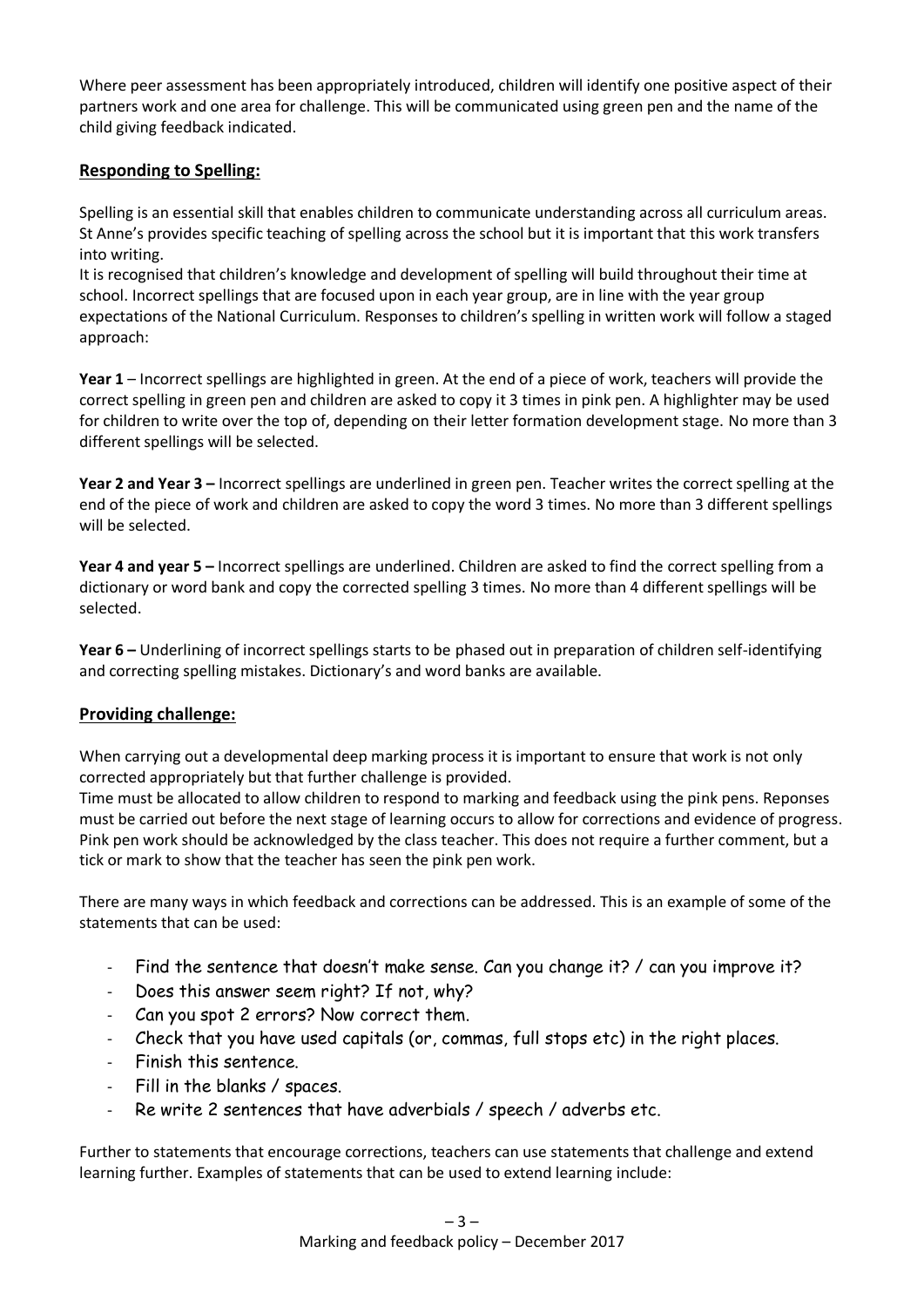- Now try this………….(give an example)
- Write an explanation of how you did this.
- What would happen if………………?
- Look at your work, can you add……………….?
- Is there another way you can do this?
- What new words have you used today? What do they mean?

## **Marking and Feedback symbols:**

To enable to clear communication of some areas of marking and feedback, a range of simple symbols are used:



Check that you have used capital letters correctly.

The following marks communicate to the reader the context of the piece of work.

**Verbal feedback given** 



**I** Work completed independently

TA/S T/S Teaching assistant supported or teacher supported.



**G** Group work